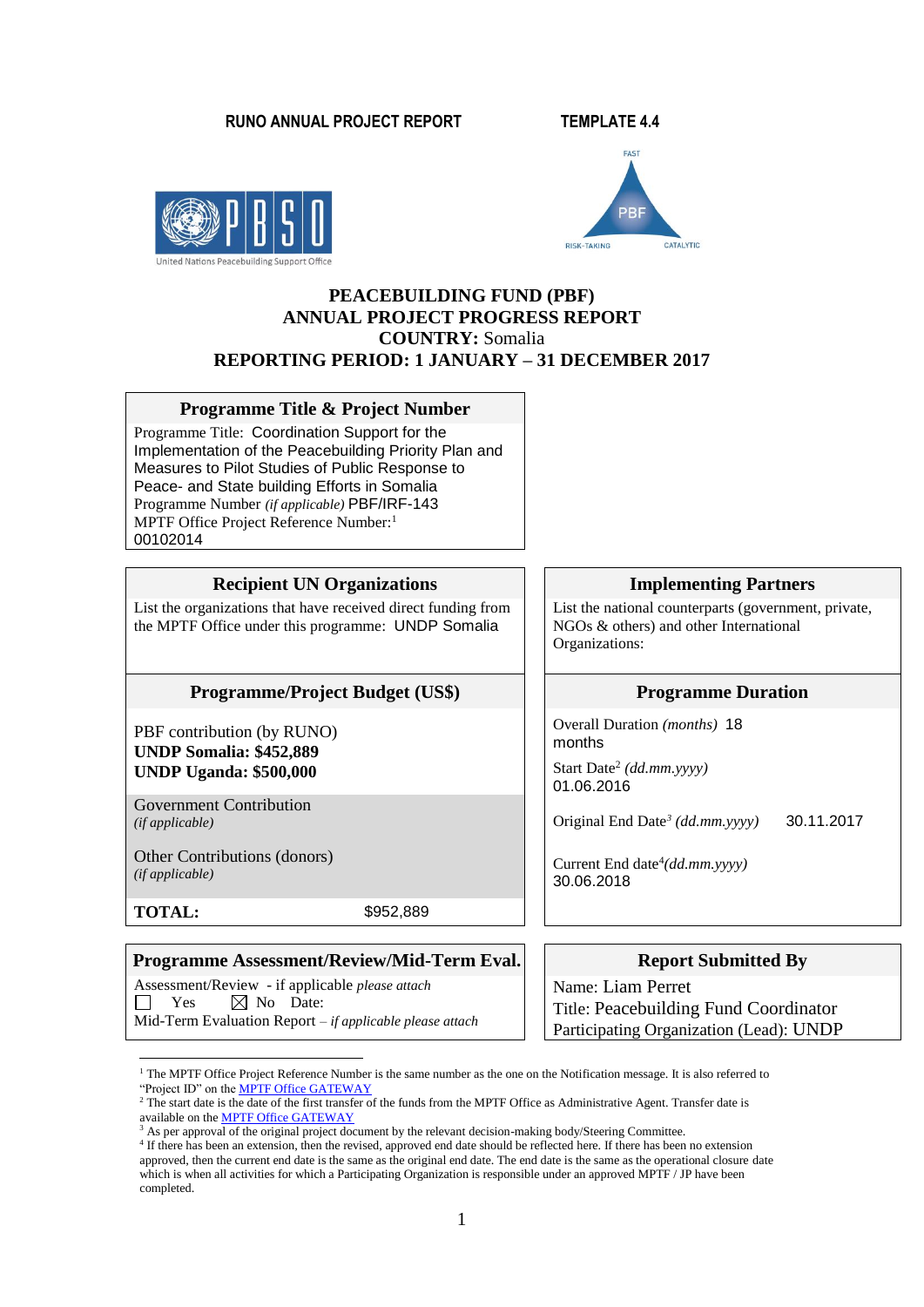| <br>--- |  |
|---------|--|
|---------|--|

No Date:  $\log_2 2$  Somalia Email address: liam.perret@one.un.org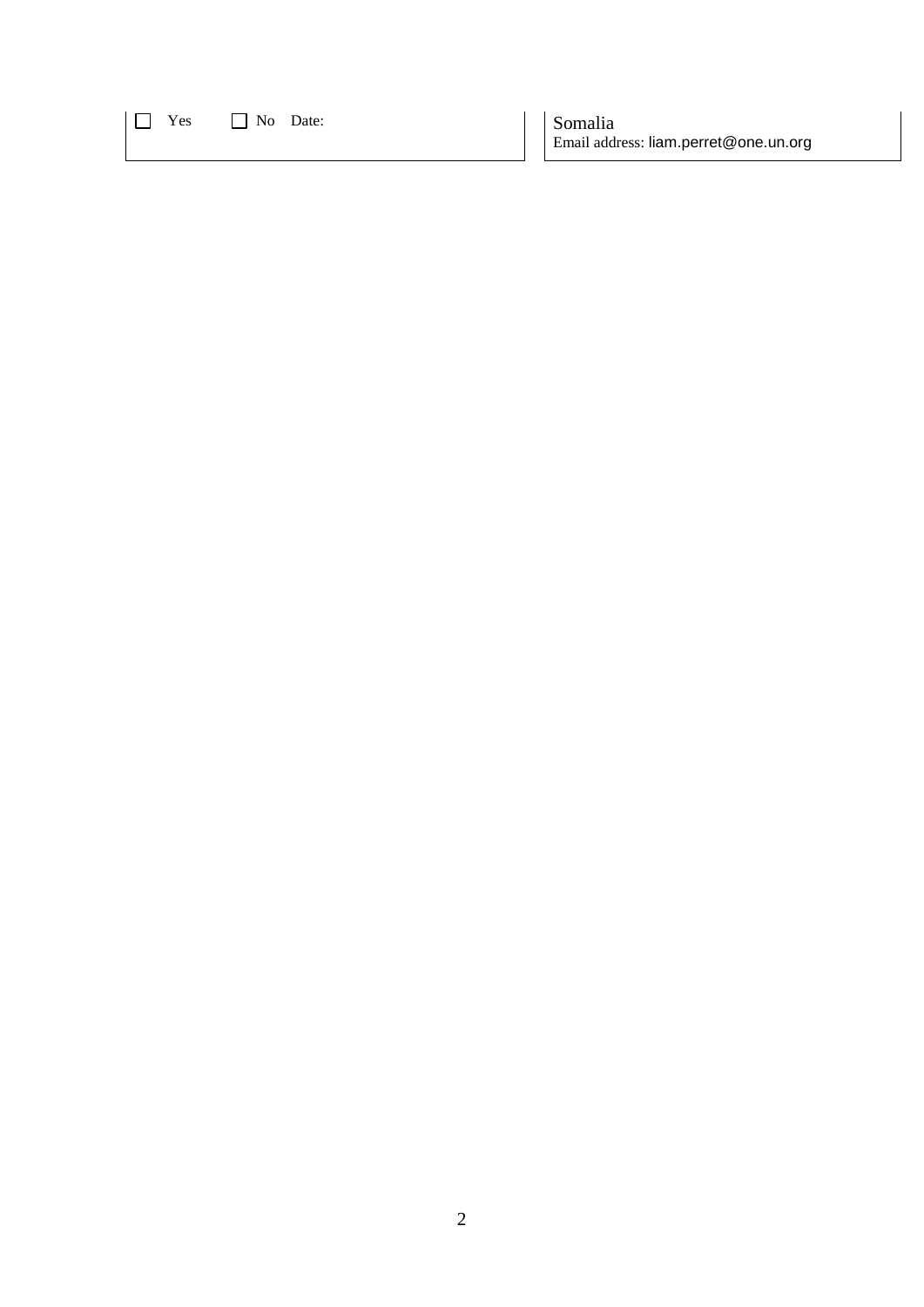## **PART 1 – RESULTS PROGRESS**

## **1.1 Assessment of the current project implementation status and results**

## **For PRF projects, please identify Priority Plan outcome and indicators to which this project is contributing:**

**Priority Plan Outcome to which the project is contributing.** The project has two outcomes. The first outcome is aligned with the outcomes of the Peacebuilding Priority Plan: to "effectively contribute to re-establish the state authority and legitimacy by improving the rule of law, access to employment and basic services for Somali citizens living in newly recovered areas." The second outcome aims to "support efforts to remotely monitor Somali public perceptions and behaviours relevant to the ongoing peace- and state building processes." The project will develop and pilot initiatives using "Big Data" in order to determine the utility of such an approach in supporting Somali peace and state building efforts being implemented by the Federal Government.

*Priority Plan Outcome indicator(s) to which project is contributing.* Increase in percentage of proportion of the local population that have confidence in local governments legitimacy and capacity to deliver quality basic services by the end of the project compared to baseline.

**For both IRF and PRF projects, please rate this project's overall achievement of results to date:** on track

## **For both IRF and PRF projects, outline progress against each project outcome, using the format below. The space in the template allows for up to four project outcomes.**

**Outcome Statement 1:** The Peacebuilding Priority Plan will provide an effective contribution to Somalia's peacebuilding and statebuilding priorities due to effective coordination support in the design and implementation of the PRF projects.

## **Rate the current status of the outcome: on track**

| Indicator 1:                                                                                                                                                  | Baseline: 0                                 |  |  |
|---------------------------------------------------------------------------------------------------------------------------------------------------------------|---------------------------------------------|--|--|
|                                                                                                                                                               | Target: 3                                   |  |  |
| Quality PRF project proposals have been developed                                                                                                             | Progress:2                                  |  |  |
| by the UN and FGS & endorsed by the SDRF SC                                                                                                                   |                                             |  |  |
|                                                                                                                                                               | Baseline: 0                                 |  |  |
| Indicator 2:                                                                                                                                                  | Target: 75%                                 |  |  |
| Ensure timely and quality reporting of PBF-funded                                                                                                             | Progress: Both<br>Midnimo<br>Daldhis<br>and |  |  |
| projects                                                                                                                                                      | projects reported on schedule and received  |  |  |
|                                                                                                                                                               | no comments from PBSO or the FGS so         |  |  |
|                                                                                                                                                               | far.                                        |  |  |
|                                                                                                                                                               |                                             |  |  |
|                                                                                                                                                               | Baseline: 0                                 |  |  |
|                                                                                                                                                               |                                             |  |  |
|                                                                                                                                                               | Progress:1                                  |  |  |
| Indicator 3:<br>complaints<br>received<br>Number<br><sub>of</sub><br>from<br>PUNOs/FGS/FMS partners on core PBF Secretariat<br>functions not being fulfilled. | Target: $0$                                 |  |  |

## **Output progress**

*List the key outputs achieved under this Outcome in the reporting period (1000 character limit).Outputs are the immediate deliverables for a project.*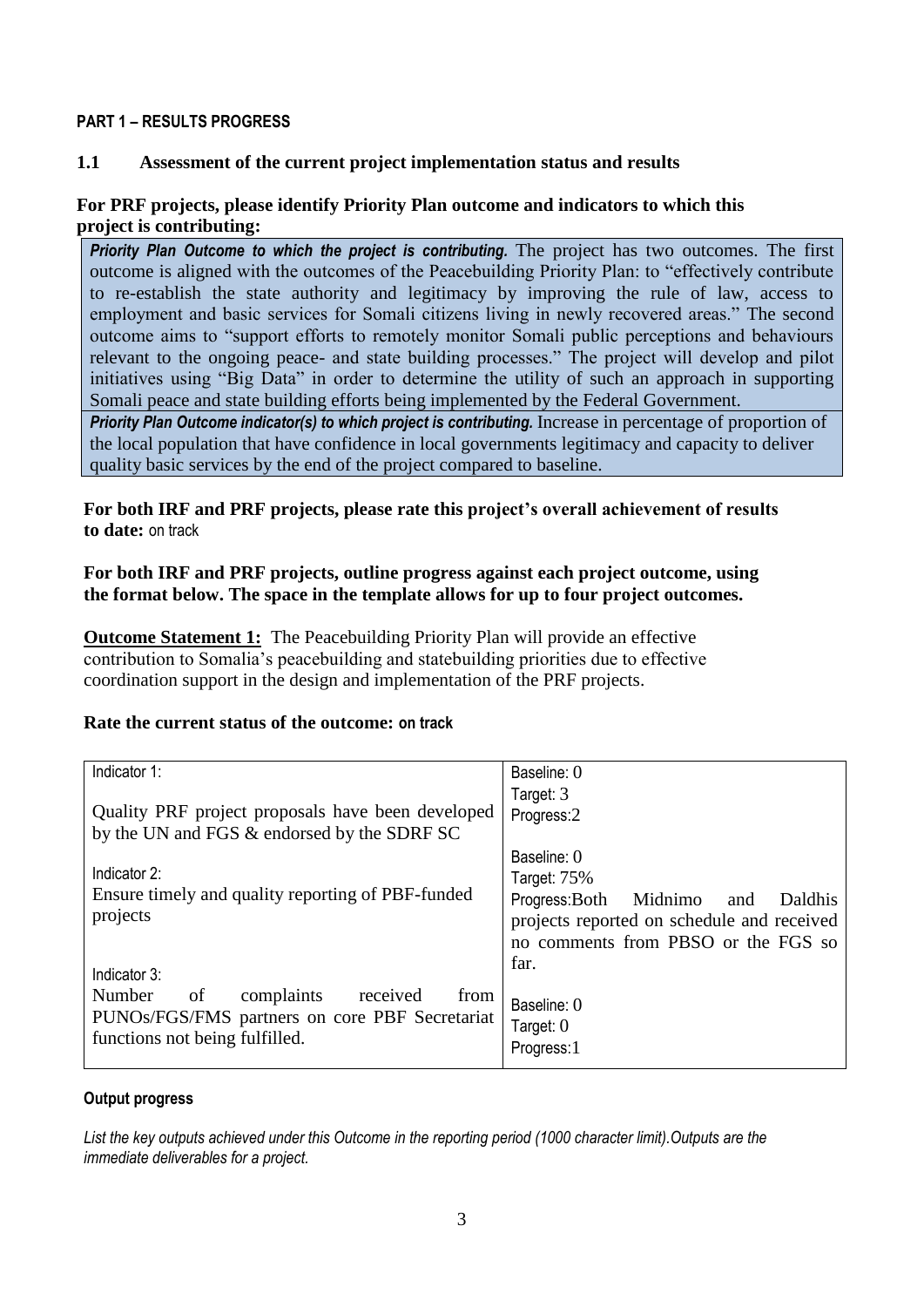During the reporting period, the PBF secretariat supported the launch of the Midnimo and Daldhis projects which were approved by the SDRF Steering Committee in November 2016. The PBF secretariat supported regular reporting to government by attending the monthly Stabilization/CAS strand 3 meetings and the first South West State stabilization and local governance meeting. The PBF secretariat has faciliated the quarterly monitoring and reporting of progress on the two projects to the PBF SC. The PBF secretariat also facilitated eleven Technical Working Groups (three with Government) to coordinate implementation and seek collective solutions to implementation challenges. The PBF secretariat has also coordinated the design of a pilot project to expand the Midnimo programme to HirShabelle. All the PBF programmes reports were submitted on time. The FGS/FMS asked to receive more updates and be more involved in coordinating the programmes - quarterly monitoring visits are planned from now on.

## **Outcome progress**

*Describe progress made during the reporting period toward the achievement of this outcome. This analysis should reflect the above indicator progress and the output achievement. Is there evidence of the outcome contributing to peacebuilding and to the specific conflict triggers (3000 character limit)?*  During the implementation period, the PBF Secretariat's coordination support has enabled the Midnimo and Daldhis programmes to develop their workplans in line with the Jubbaland and South West State priorities in line with the Wadajir Framework for local governance. The Midnimo programme enabled the FMS and district authorilities to produce Community Action Plans as well as Urban Profiles for Baidoa and Kismayo. These will guide the implementation of deliverables from both projects to communities in the two locations. The plans will also serve as a benchmark against which quarterly meetings between the local authorities and the communities will review progress. The PBF secretariat, in collaboration with the UNSOM CRESTAA unit, has supported the FGS MOIFAR and FMS MOIs coordination efforts of these programmes by sensitizing RUNOs to the new FGS Stabilization strategy and ensuring regular programme updates were provided in the stabilization and local governance forums at FGS and FMS level. At the technical level, the PBF secretariat has convened ten technical working groups. Only three have involded government counterparts. The government has asked for the PBF secretariat to increase their inclusion in technical level coordination of the programmes.

### **Reasons for low achievement and rectifying measures**

*If sufficient progress is not being made, what are the key reasons, bottlenecks and challenges? Were these foreseen in the risk matrix? How are they being addressed and what will be the rectifying measures (1500 character limit)?*

Coordination, monitoring and government oversight is a major challenge for the project. This risk was identified in the project risk matrix. The Peacebuilding Priority Plan programmes require strong ownership and leadership from the government counterpart line ministries, in particular the lead Ministries of Interior at the Federal and Member State levels. However due to Ramadan, cabinet reshuffles in SWS, the turn over and the death of key staff in the FGS MOIFAR, and the limited means to access the FMS capitals, a technical working group meeting has yet to take place in Kismayo and Baidoa. While line ministries are well informed about output level progress, the lack of oversight from the FGS and FMS Ministries of Interior has meant tha they are not sufficiently aware of the progress made, challenges encountered and involved in their resolution. It was only at the beginning of October that the Midnimo and Daldhis projects took part in the MOI Stabilization and Local Governance meeting in South West. MOIFAR and FMS MOIs have not provided clear guidance on the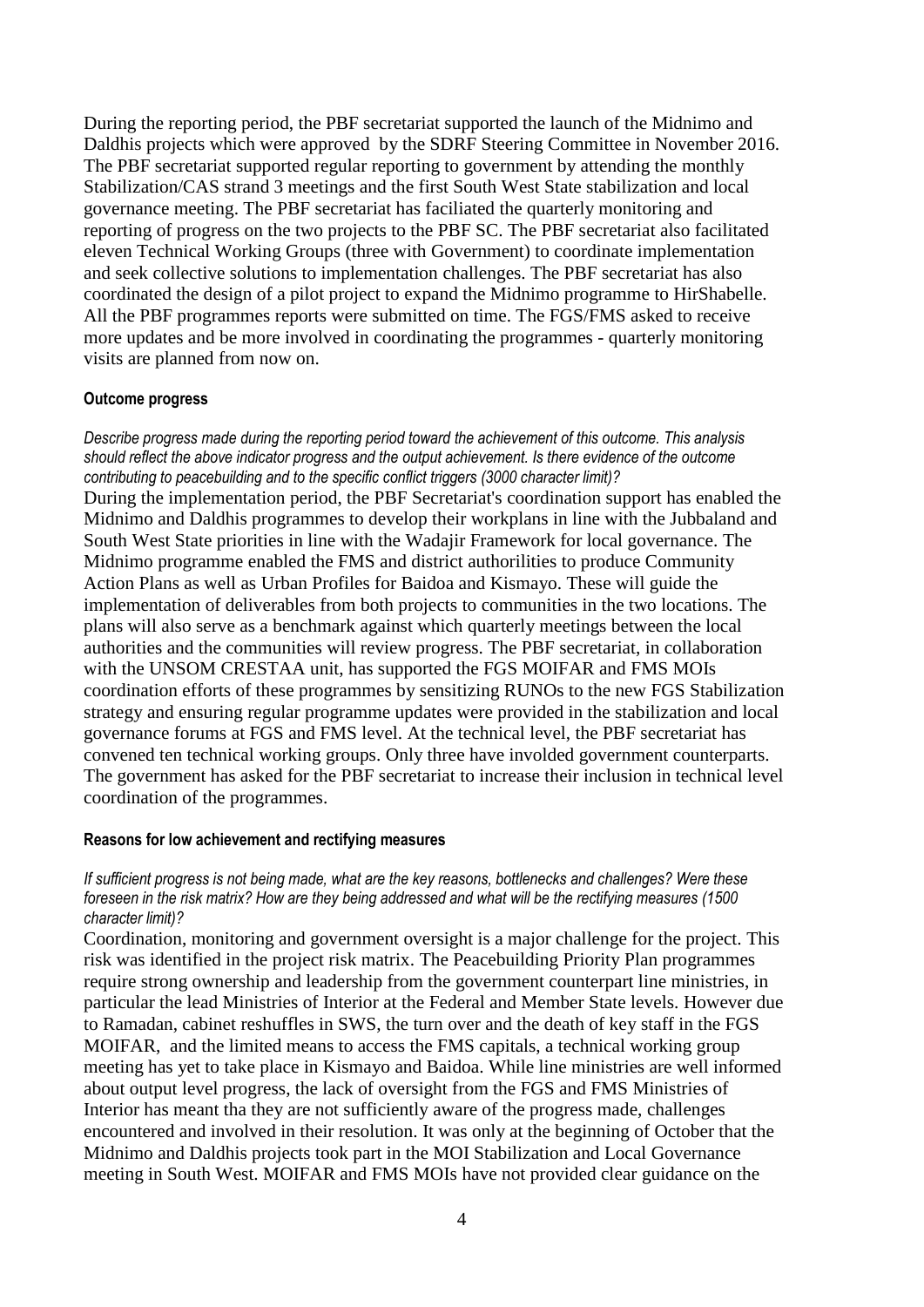priority Districts in JSS/SWS. This list of priority districts for District Council formation is changing frequently. The PBF Technical Working Group convened on November 14th and decided that the FGS MOIFAR will now chair the PBF TWG meetings with government, which will happen at least once a quarter and be preceded by a joint monitoring visit to the project sites.

# **Outcome Statement 2: Support efforts to remotely monitor Somali public perceptions and behaviors relevant to the ongoing peacebuilding state building processes.**

# **Rate the current status of the outcome: on track**

| Indicator 1:                                                   | Baseline: 2.1. PPP Stakeholders do not know about           |
|----------------------------------------------------------------|-------------------------------------------------------------|
|                                                                | the Big Data project                                        |
| 2.1 Agreed project plan and signed concept note among key      | Target:                                                     |
| stakeholders. With specific roles and responsibilities         | Concept note, project plan and workplan agreed in           |
|                                                                | consensus by key stakeholders                               |
|                                                                | Progress:                                                   |
|                                                                | 2.1                                                         |
|                                                                |                                                             |
|                                                                | - Concept note designed and agreed in consensus             |
|                                                                | by all stakeholders.                                        |
|                                                                | - Big Data Project Advisory Group established by            |
|                                                                | partners and held 2 meetings.                               |
|                                                                | - Workshop to launch project implementation held.           |
|                                                                | - Workplan for implementation, budget and TORs              |
|                                                                | developed and approved.                                     |
|                                                                |                                                             |
|                                                                |                                                             |
| Indicator 2:                                                   | Baseline: 2.2.1 No prototype existed; 2.2.2 No Big          |
| 2.2.1 Prototype technology for data analysis is developed      | Data Analysis was available for Somalia                     |
| 2.2.2 Data analysis relevance is assessed                      |                                                             |
| 2.2.3 Insights are incorporated into decision-making processes | Target:                                                     |
|                                                                | 2.2.1 An experimental technology package for                |
|                                                                | analysis of Big Data content in Somali language             |
|                                                                |                                                             |
| Indicator 3:                                                   | from Facebook and radio is developed.                       |
| 2.3.1 Developed future phase III project plan                  | 2.2.2 Conduct assessment on the relevance of Big            |
| 2.3.2 Funding for future phase III secured                     | Data analysis to support Peace Building processes           |
|                                                                | in Somalia.                                                 |
|                                                                | 2.2.3 Insights extracted from Big Data analysis in          |
|                                                                | Somalia are used for decision making processes in           |
|                                                                | the context of Peace Building.                              |
|                                                                |                                                             |
|                                                                | Progress:                                                   |
|                                                                | 2.2.1 ACHIEVEMENTS<br>TO DATE ON THE                        |
|                                                                | <b>THE</b><br><b>TECHNOLOGY</b><br>DEVELOPMENT<br><b>OF</b> |
|                                                                | <b>PACKAGES</b>                                             |
|                                                                |                                                             |
|                                                                | <b>RADIO HARDWARE</b>                                       |
|                                                                | - IT equipment to capture radio content deployed            |
|                                                                |                                                             |
|                                                                | and installed in Mogadishu and fully operational. The       |
|                                                                | equipment installed consists of: 4 Raspberry Pi, 7          |
|                                                                | RTL SDR Dongle, 1 outdoor FM antenna, 3 USB                 |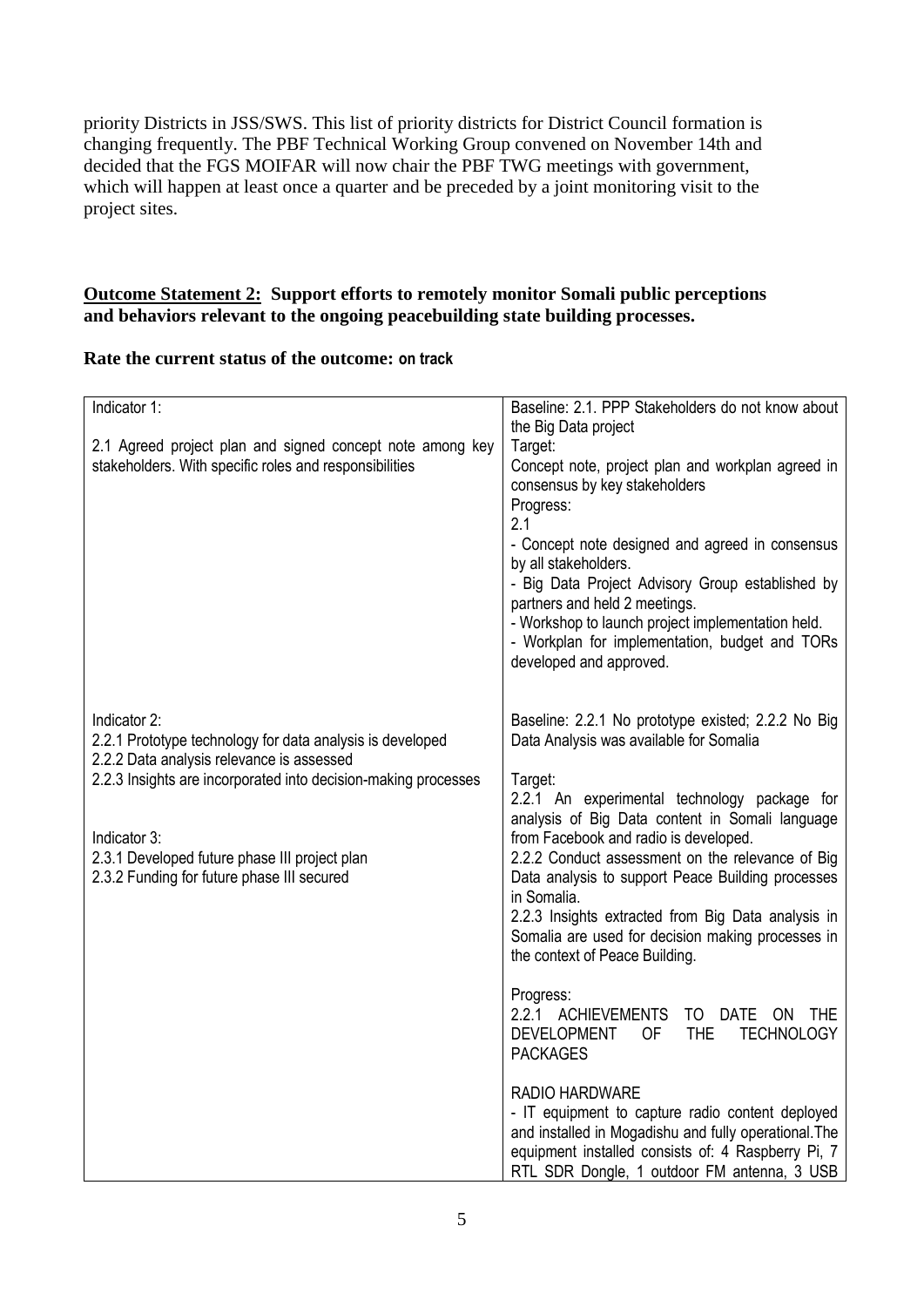| Power hubs, 1 fan, 1 Wooden enclosure housing all<br>4 raspberry pi, 2 4-Way FM splitter, 4 USB-micro                                                                                                                                                                                                                                                                                                                                                                                                                                                                                                                                                                                                                                                                                                                                                              |
|--------------------------------------------------------------------------------------------------------------------------------------------------------------------------------------------------------------------------------------------------------------------------------------------------------------------------------------------------------------------------------------------------------------------------------------------------------------------------------------------------------------------------------------------------------------------------------------------------------------------------------------------------------------------------------------------------------------------------------------------------------------------------------------------------------------------------------------------------------------------|
| USB power cables, 7 USB extension cable and a                                                                                                                                                                                                                                                                                                                                                                                                                                                                                                                                                                                                                                                                                                                                                                                                                      |
| couple of other small extras nuts and bolts                                                                                                                                                                                                                                                                                                                                                                                                                                                                                                                                                                                                                                                                                                                                                                                                                        |
| - Radio content flowing from 7 radio stations in                                                                                                                                                                                                                                                                                                                                                                                                                                                                                                                                                                                                                                                                                                                                                                                                                   |
| Somalia. An average of 800 radio clips of 5 minutes<br>duration are now uploaded every day to a cloud                                                                                                                                                                                                                                                                                                                                                                                                                                                                                                                                                                                                                                                                                                                                                              |
| server, totalling approximately 4GB.                                                                                                                                                                                                                                                                                                                                                                                                                                                                                                                                                                                                                                                                                                                                                                                                                               |
| RADIO SOFTWARE                                                                                                                                                                                                                                                                                                                                                                                                                                                                                                                                                                                                                                                                                                                                                                                                                                                     |
| - Workplan for implementation agreed and ongoing<br>with Stellenbosch University of South Africa.<br>- Software to filter out radio content developed<br>- Proof of concept of the keyword spotting system                                                                                                                                                                                                                                                                                                                                                                                                                                                                                                                                                                                                                                                         |
| conducted                                                                                                                                                                                                                                                                                                                                                                                                                                                                                                                                                                                                                                                                                                                                                                                                                                                          |
| - Training data for the Somali keyword spotter                                                                                                                                                                                                                                                                                                                                                                                                                                                                                                                                                                                                                                                                                                                                                                                                                     |
| generated consisting of i) 1 hour and 10 minutes of<br>detailed transcription of Somali audio into text; ii)                                                                                                                                                                                                                                                                                                                                                                                                                                                                                                                                                                                                                                                                                                                                                       |
| Approx. 100,000 words of Somali text materials.                                                                                                                                                                                                                                                                                                                                                                                                                                                                                                                                                                                                                                                                                                                                                                                                                    |
| - Software named Goldie developed: : The software                                                                                                                                                                                                                                                                                                                                                                                                                                                                                                                                                                                                                                                                                                                                                                                                                  |
| allows the Somali analysts to access an interface                                                                                                                                                                                                                                                                                                                                                                                                                                                                                                                                                                                                                                                                                                                                                                                                                  |
| where they can access the radio content from<br>targeted talk shows, call-ins or interview sessions.                                                                                                                                                                                                                                                                                                                                                                                                                                                                                                                                                                                                                                                                                                                                                               |
|                                                                                                                                                                                                                                                                                                                                                                                                                                                                                                                                                                                                                                                                                                                                                                                                                                                                    |
| <b>FACEBOOK SOFTWARE</b>                                                                                                                                                                                                                                                                                                                                                                                                                                                                                                                                                                                                                                                                                                                                                                                                                                           |
| - A software has been developed to target FB public<br>pages. The software identifies if certain keywords<br>related to locations in Somalia (for example<br>Mogadishu or Baidoa) are included in the group<br>name. With this software, a total of 2,300 public<br>Facebook groups have been targeted for analysis.<br>- Software to extract public FB messages adapted:<br>public messages on Somali Facebook pages have<br>been retrieved from the Facebook Application<br>Programming Interface (API). The technology has<br>been adapted to identify the gender of the<br>individuals posting.<br>- Software to filter Facebook posts developed: a<br>software developed by the team in April 2017<br>enables to filter relevant messages out of all the<br>posts identified with the Facebook Application<br>Programming Interface (API). The relevant posts |
| can now be flagged if they contain a specific Somali<br>word.                                                                                                                                                                                                                                                                                                                                                                                                                                                                                                                                                                                                                                                                                                                                                                                                      |
| 2.2.2 ACHIEVEMENTS ON DATA ANALYSIS                                                                                                                                                                                                                                                                                                                                                                                                                                                                                                                                                                                                                                                                                                                                                                                                                                |
| - Analysis of the use of media in Somalia conducted.<br>- Evaluation of biases and potentialities of radio and<br>Facebook analysis.<br><b>RADIO</b>                                                                                                                                                                                                                                                                                                                                                                                                                                                                                                                                                                                                                                                                                                               |
| - Complete list of radio stations that can be                                                                                                                                                                                                                                                                                                                                                                                                                                                                                                                                                                                                                                                                                                                                                                                                                      |
| captured, with reasonable quality, in Mogadishu<br>compiled.                                                                                                                                                                                                                                                                                                                                                                                                                                                                                                                                                                                                                                                                                                                                                                                                       |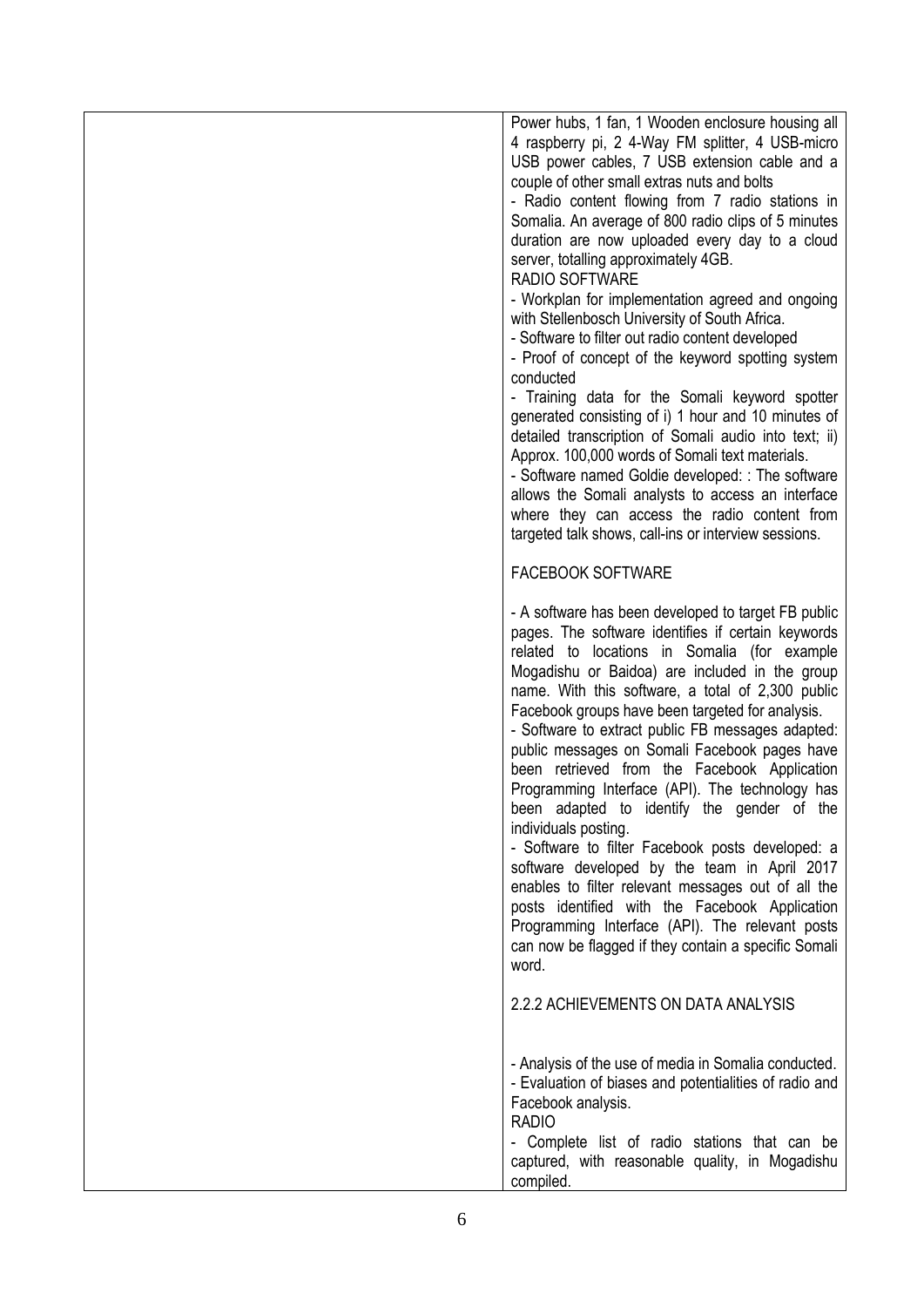| - Targeting of radio programmes including concerns<br>from local population and studio discussions<br>generated<br>- Qualitative analysis of radio content: 120,000 audio<br>clips of 5 minutes were uploaded to the server. 754<br>were manually listened and tagged by Somali<br>analyst and 63 identified as relevant. Using Goldie,                                                                                                                                                                                                                                                                                                                                                                                                                                                                                                                                                                                                                                                                                                                                                                                                                                                                                                                                                                                                                                                                                                                                                                                                                                                   |
|-------------------------------------------------------------------------------------------------------------------------------------------------------------------------------------------------------------------------------------------------------------------------------------------------------------------------------------------------------------------------------------------------------------------------------------------------------------------------------------------------------------------------------------------------------------------------------------------------------------------------------------------------------------------------------------------------------------------------------------------------------------------------------------------------------------------------------------------------------------------------------------------------------------------------------------------------------------------------------------------------------------------------------------------------------------------------------------------------------------------------------------------------------------------------------------------------------------------------------------------------------------------------------------------------------------------------------------------------------------------------------------------------------------------------------------------------------------------------------------------------------------------------------------------------------------------------------------------|
| additional 1,440 clips were evaluated by Somali<br>analkyst, out of which 60 were relevant.<br><b>FACEBOOK</b><br>- Keywords defined for first, second and third set of                                                                                                                                                                                                                                                                                                                                                                                                                                                                                                                                                                                                                                                                                                                                                                                                                                                                                                                                                                                                                                                                                                                                                                                                                                                                                                                                                                                                                   |
| analysis results: for the definition, an expert on<br>SDG16 and an expert in African languages has<br>guided the work of 2 full time Somali analysts                                                                                                                                                                                                                                                                                                                                                                                                                                                                                                                                                                                                                                                                                                                                                                                                                                                                                                                                                                                                                                                                                                                                                                                                                                                                                                                                                                                                                                      |
| 2.2.2 DATA ANALYSIS RESULTS<br>- "Champions" to guide data analysis self-identified<br>- Data gap defined: at the workshop in January<br>2017, participants identified the "data gap" that the<br>Big Data analysis will address.<br>- First set of analysis results produced: the first Big<br>Data analysis results were shared during the second<br>meeting of the Big Data Project Advisory Group.<br>Results included: a) Example of quantitative and<br>qualitative analysis from public Facebook posts. b)<br>Example of qualitative analysis from public radio<br>content (extracts from news and phone in).<br>- Second set of analysis results produced: the<br>second set of Big Data analysis results were shared<br>during the third meeting of the Big Data Project<br>Advisory Group. Results included: a) Quantitative<br>and qualitative analysis of FB discussions. A total of<br>7,000 FB messages were analysed, of which 45%<br>were translated to English; b) Qualitative analysis of<br>relevant radio content on the topics.<br>Third set of analyses results produced and<br>presented in second workshop in Mogadish in<br>November 2017. Results include: a) Data mining<br>results overview for Facebook and radio; b) Trends<br>analysis of Facebook discussions related to key<br>events and real-time examples of radio clips from<br>the last bomb attacks that took place in Mogadishu<br>on October 2017; c) Examples of in-depth analysis<br>performed for the four topics under study, including<br>a categorization of topics being discussed by the |
| Somali population                                                                                                                                                                                                                                                                                                                                                                                                                                                                                                                                                                                                                                                                                                                                                                                                                                                                                                                                                                                                                                                                                                                                                                                                                                                                                                                                                                                                                                                                                                                                                                         |
| 2.2.3<br>- Working session held in Mogadishu in November<br>2017 with stakeholders to understand how insights<br>of Big Data analysis could be used in decision<br>making processes in the context of Peace Building<br>in Somalia.                                                                                                                                                                                                                                                                                                                                                                                                                                                                                                                                                                                                                                                                                                                                                                                                                                                                                                                                                                                                                                                                                                                                                                                                                                                                                                                                                       |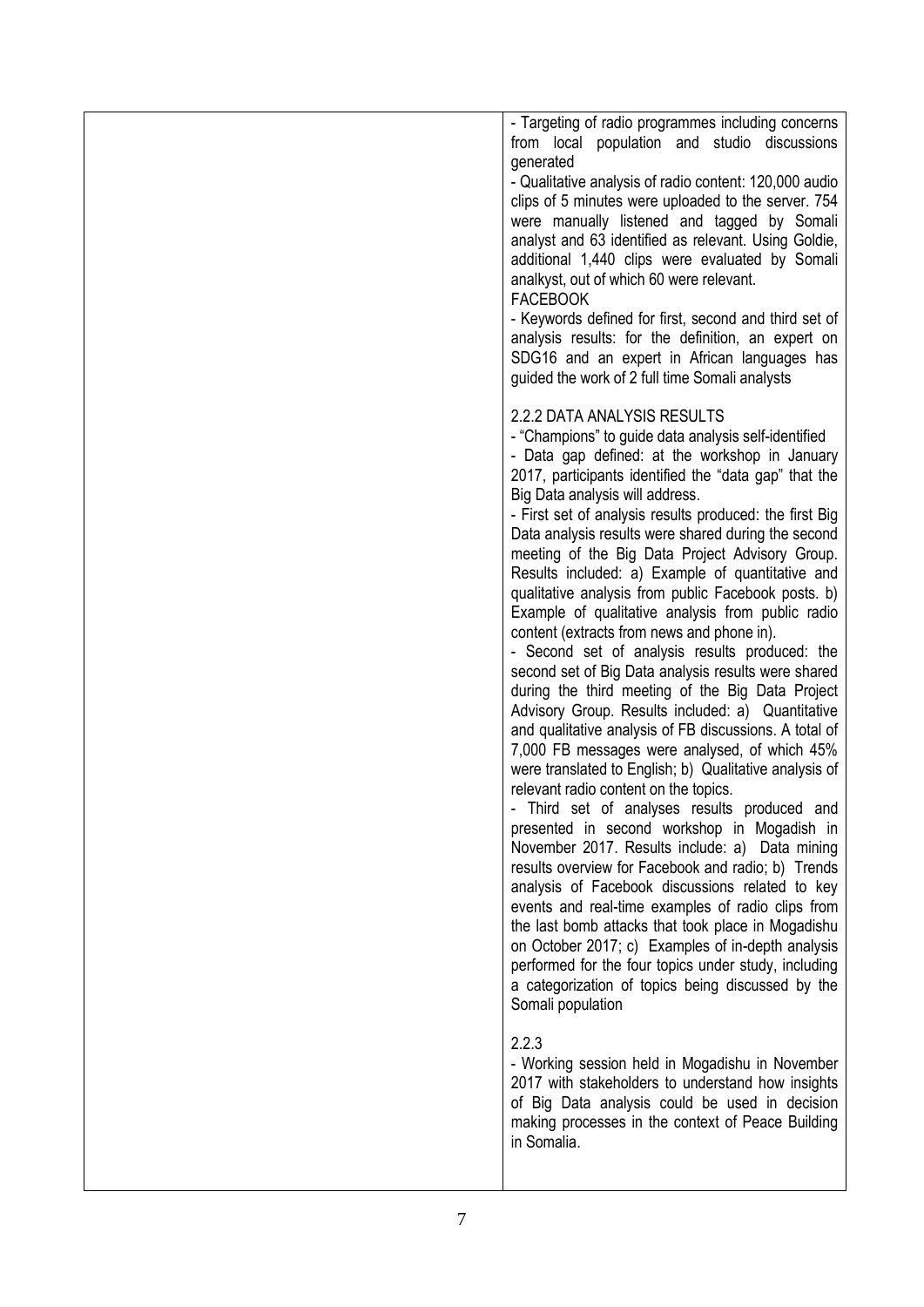| Baseline:<br>Target: TBD<br>Progress:--- |
|------------------------------------------|

## **Output progress**

*List the key outputs achieved under this Outcome in the reporting period (1000 character limit).Outputs are the immediate deliverables for a project.*

- *- IT equipment to capture and analyse radio content deployed and installed in Mogadishu*
- *- Workplan agreed with Stellenbosch University*
- *- Software to filter out radio music content developed*
- *- Proof of concept of the keyword spotting system conducted*
- *- Somali Keyword spotting system under development*
- *- Training data for keyword spotter generated*
- *- Software to process data mining from radio content developed*
- *- Software to target FB groups developed*
- *- Software to extract public FB messages adapted*
- *- Software to filter FB posts by topic developed*
- *- Analysis of the use of media in Somalia conducted*
- *- Biases and potentialities of radio and FB analysis evaluated*
- *- Targeting of 8 radio stations and programmes*
- *- Qualitative analysis of radio content perfomed*
- *- Keywords for analysis defined*
- *- Data gap defined with champion-users*
- *- First, second and third analysis results produced*
- *- Initial insights collected on how Big Data analysis could be used in the context of peacebuilding in Somalia*

## **Outcome progress**

*Describe progress made during the reporting period toward the achievement of this outcome. This analysis should reflect the above indicator progress and the output achievement. Is there evidence of the outcome contributing to peacebuilding and to the specific conflict triggers (3000 character limit)?* 

**Stakeholder engagement has been ensured from the initial steps of project implementation. Discussions, brainstorming sessions, and a first workshop in Mogadishu have provided the opportunity to all stakeholders to co-design the pilot initiative in consensus. The definition of the roles and modalities of engagement among partners for project implementation has been agreed also together. To ensure consensus among partners, a Big Data Advisory Committee (BDAC) has been formed to guide and support project implementation. The following partners are included in the BDAC: United Nations Assistance Mission in Somalia (UNSOM), United Nations Department of Political Affairs (DPA) / Somalia Team, United Nations Peacebuilding Commission (PBSO), United Nations Development Programme in Somalia and Uganda, UN Resident Coordinator Office (RCO) Somalia, UNDP Somalia and UN Global Pulse. The BDAC has met 4 times to date to guide project implementation.** 

**Senior management has been briefed on the project, including a briefing to the UN Country Team in Somalia and a briefing to the Special Representative of the UN Secretary General in Somalia in January 2017.**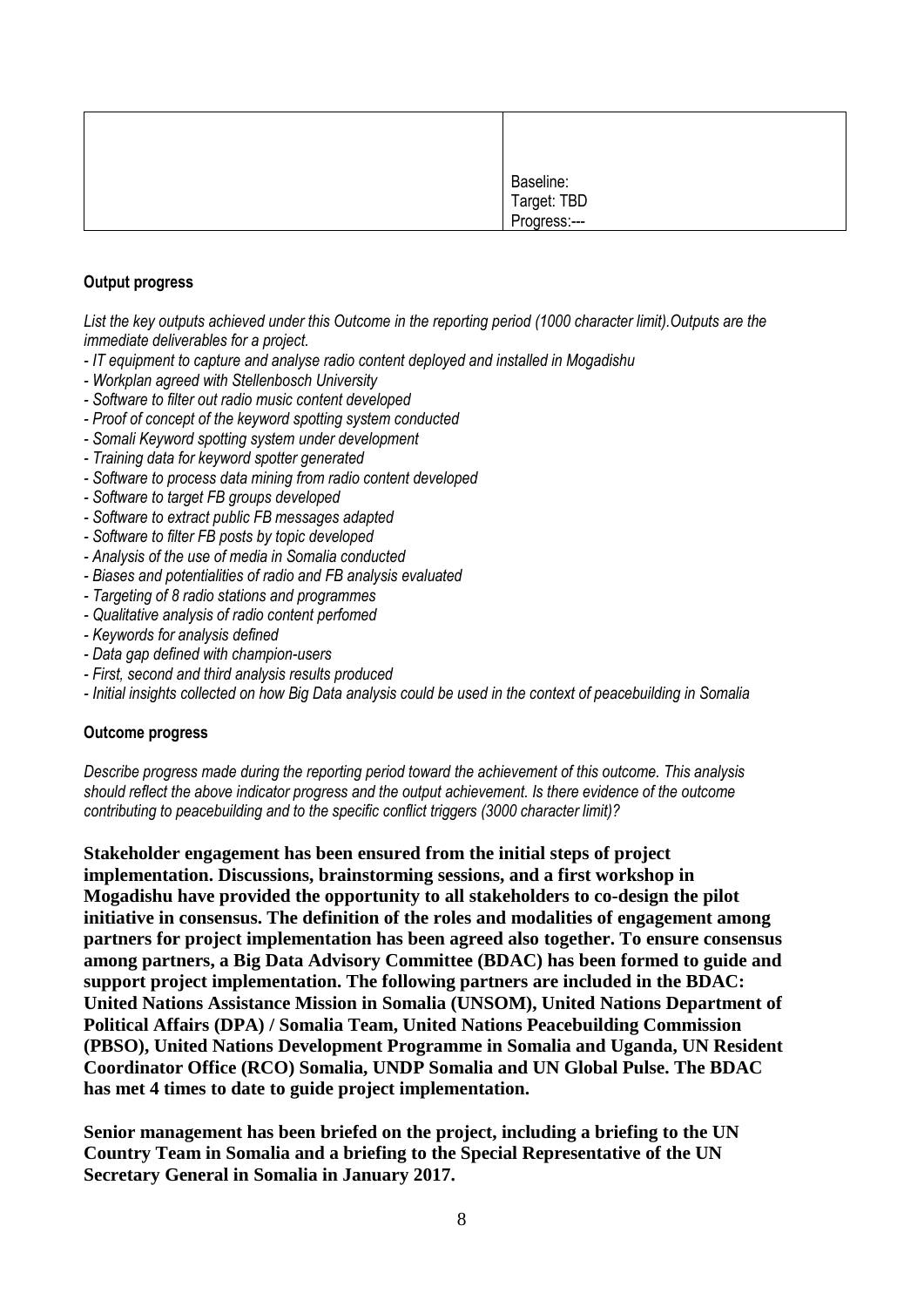**Stakeholders have also been given the opportunity to express their data gaps and expectations and to select the topics that will guide the Big Data analysis. This was promoted with a first workshop held with partners in Mogadishu in January 2017. Transparency and engagement with the newly formed Government of Somalia will be pursued for project implementation.**

**A second working session was held with stakeholders in Mogadishu in November 2017, where steps were taken to understand how Big Data Analysis can support the participant's work in Somalia, to explore the posibilities of analysing different topics with the technology prototypes and to decide the best way of working with selfidentified users.** 

**The agreed expected deliverables of the pilot project are as follows:** 

**- Social media (Facebook) text analytics toolkit for Somali Arabic developed. The toolkit will include the software programme and a technical guide.**

**- Prototype for analysis of radio content in Somali Arabic language developed. The toolkit will include the software programme and a technical guide.**

**- Report and dashboard produced with pilot Big Data analysis to inform peace and state building process in Somalia.**

**Important milestones have been achieved to date on the development of the technology prototypes. Especially relevant is the advancement with the radio prototype that is a worldwide innovation.**

**Three sets of results of Big Data analysis using the technology prototypes have been produced and praised by partners.**

### **Reasons for low achievement and rectifying measures**

*If sufficient progress is not being made, what are the key reasons, bottlenecks and challenges? Were these foreseen in the risk matrix? How are they being addressed and what will be the rectifying measures (1500 character limit)?*

**- Project was signed on September 2016, funds were received by UNDP Somalia by mid-November 2016 and UNDP Somalia approved the budget in Atlas by late December 2016, so funds were accessible for project implementation by January 2017.**

**- With the approval of project personnel and TORs by the Big Data Advisory Group in late January 2017, the recruitment process of 4 personnel key to the implementation of the project started by UNDP Somalia. The process was completed 5 months after. Pulse Lab Kampala conducted 5 field mission of a week duration to Nairobi to support the process.** 

**- To overcome further delays in hiring a translation company, UN Global Pulse consulted UN offices in Nairobi for over 1 month until a Long-Term Agreement (LTA) was found and taped into.**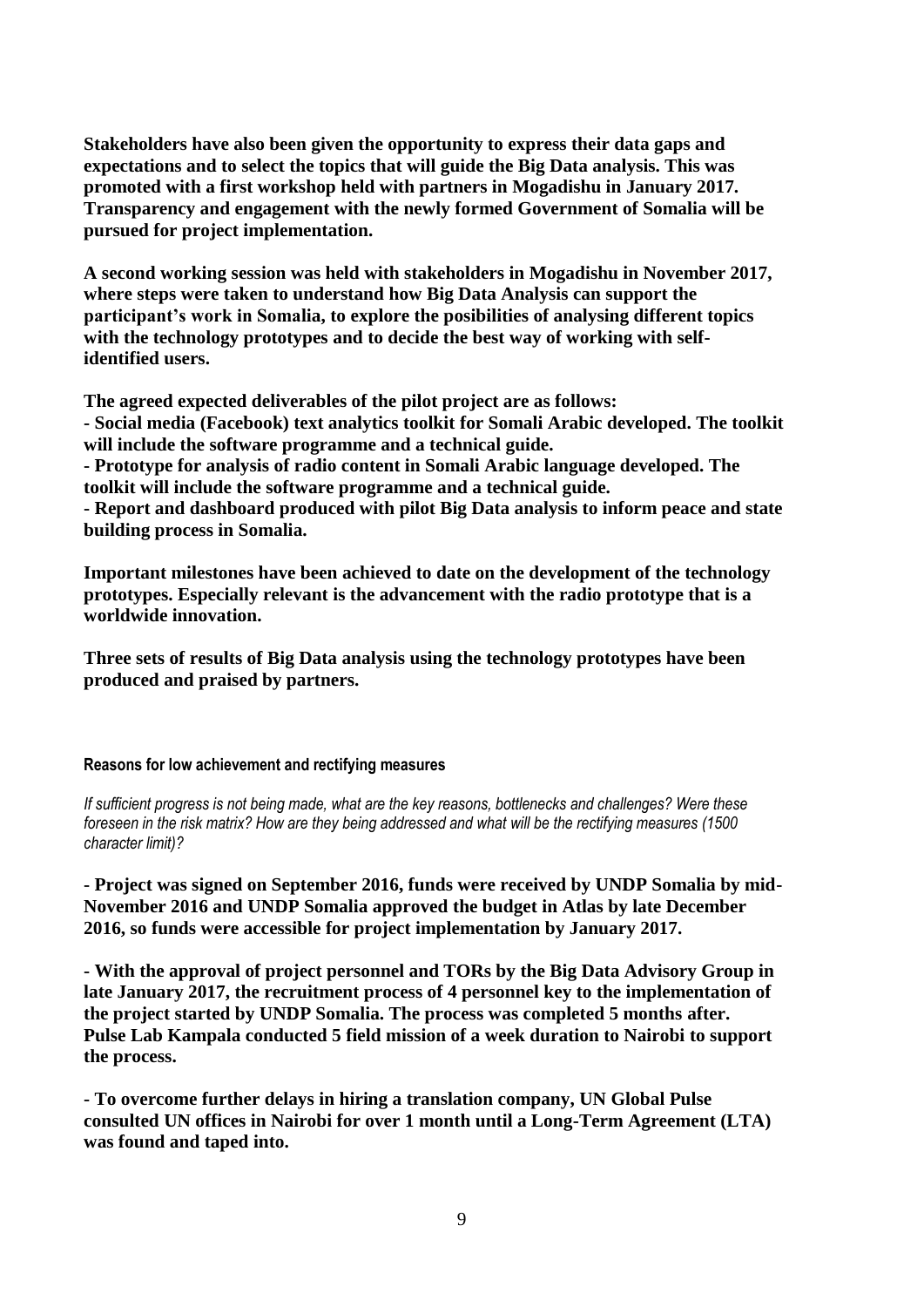**- UN Global Pulse installed the IT equipment in Mogadishu at the UNSOM premises at the MIA compound in January 2017. The equipment was disconnected from the internet provided by UNSOS by March 2017 without giving Pulse Lab Kampala any notice (see image below). Discontinuity from the internet caused delays in project implementation.**

**- The equipment was placed by Pulse Lab Kampala in the roof of UNDP's conference room at MIA. The current location is not ideal and might cause further delays.**

**- The Researcher-Somali based in Mogadishu joined the team in early August 2017, allocation of office space has not been granted to date by UNDP Somalia or any other partner.**

## **Outcome Statement 3:** N/A

## **Rate the current status of the outcome: on track**

| Indicator 1: | Baseline:<br>Target:<br>Progress: |
|--------------|-----------------------------------|
| Indicator 2: | Baseline:<br>Target:<br>Progress: |
| Indicator 3: | Baseline:<br>Target:<br>Progress: |

## **Output progress**

*List the key outputs achieved under this Outcome in the reporting period (1000 character limit).Outputs are the immediate deliverables for a project.*

## **Outcome progress**

*Describe progress made during the reporting period toward the achievement of this outcome. This analysis should reflect the above indicator progress and the output achievement. Is there evidence of the outcome contributing to peacebuilding and to the specific conflict triggers (3000 character limit)?* 

## **Reasons for low achievement and rectifying measures**

*If sufficient progress is not being made, what are the key reasons, bottlenecks and challenges? Were these foreseen in the risk matrix? How are they being addressed and what will be the rectifying measures (1500 character limit)?*

# **Outcome Statement 4:** N/A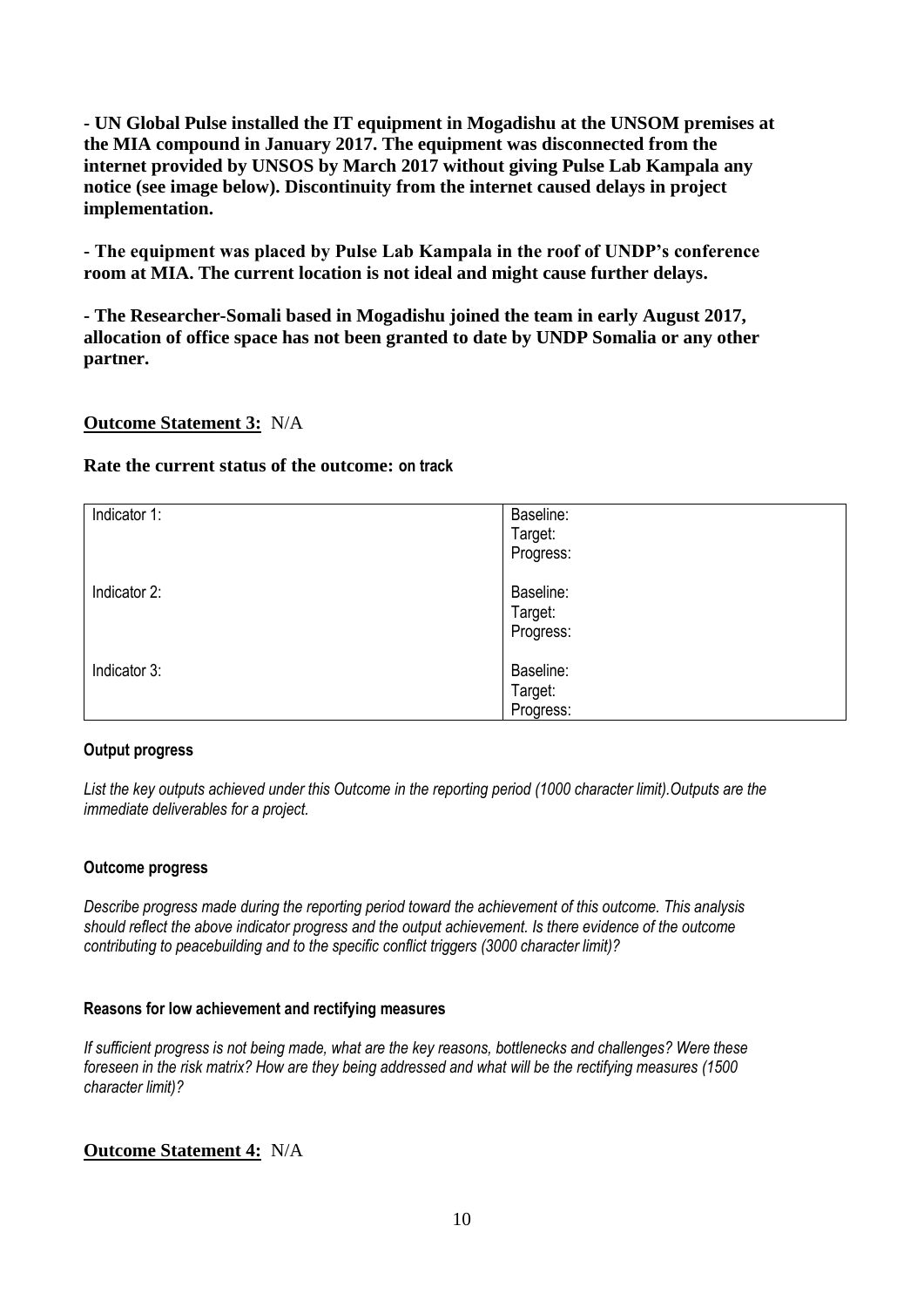## **Rate the current status of the outcome: on track**

| Indicator 1: | Baseline:<br>Target:<br>Progress: |
|--------------|-----------------------------------|
| Indicator 2: | Baseline:<br>Target:<br>Progress: |
| Indicator 3: | Baseline:<br>Target:<br>Progress: |

## **Output progress**

*List the key outputs achieved under this Outcome in the reporting period (1000 character limit).Outputs are the immediate deliverables for a project.*

## **Outcome progress**

*Describe progress made during the reporting period toward the achievement of this outcome. This analysis should reflect the above indicator progress and the output achievement. Is there evidence of the outcome contributing to peacebuilding and to the specific conflict triggers (3000 character limit)?* 

## **Reasons for low achievement and rectifying measures**

*If sufficient progress is not being made, what are the key reasons, bottlenecks and challenges? Were these foreseen in the risk matrix? How are they being addressed and what will be the rectifying measures (1500 character limit)?*

## **1.2 Assessment of project evidence base, risk, catalytic effects, gender in the reporting period**

| Evidence base: What is the          | The evidence base for this report are the ten Peacebuilding Fund  |  |
|-------------------------------------|-------------------------------------------------------------------|--|
| evidence base for this report and   | Technical Working Group meetings, two Global Pulse                |  |
| for project progress? What          | Workshops, and PBSO monitoring visit that have taken place        |  |
| consultation/validation process has | during the reporting period. The latter, has been the opportunity |  |
| taken place on this report (1000)   | for the PBF Coordinator and PBSO Senior Programme Officer to      |  |
| character limit)?                   | meet with a cross section of RUNOs, Government partners, and      |  |
|                                     | UNSOM partners to discuss progress made under both outcomes       |  |
|                                     | of this project. For the Priority Plan Coordination Support,      |  |
|                                     | discussions with the FGS MOIFAR and UNSOM CRESTAA                 |  |
|                                     | units were fruitful in developing concrete recommendations to     |  |
|                                     | improve government oversight and ownership of the projects.       |  |
|                                     | For the Big Data component, the second workshop which took        |  |
|                                     | place on 7 November, was the opportunity to refine the            |  |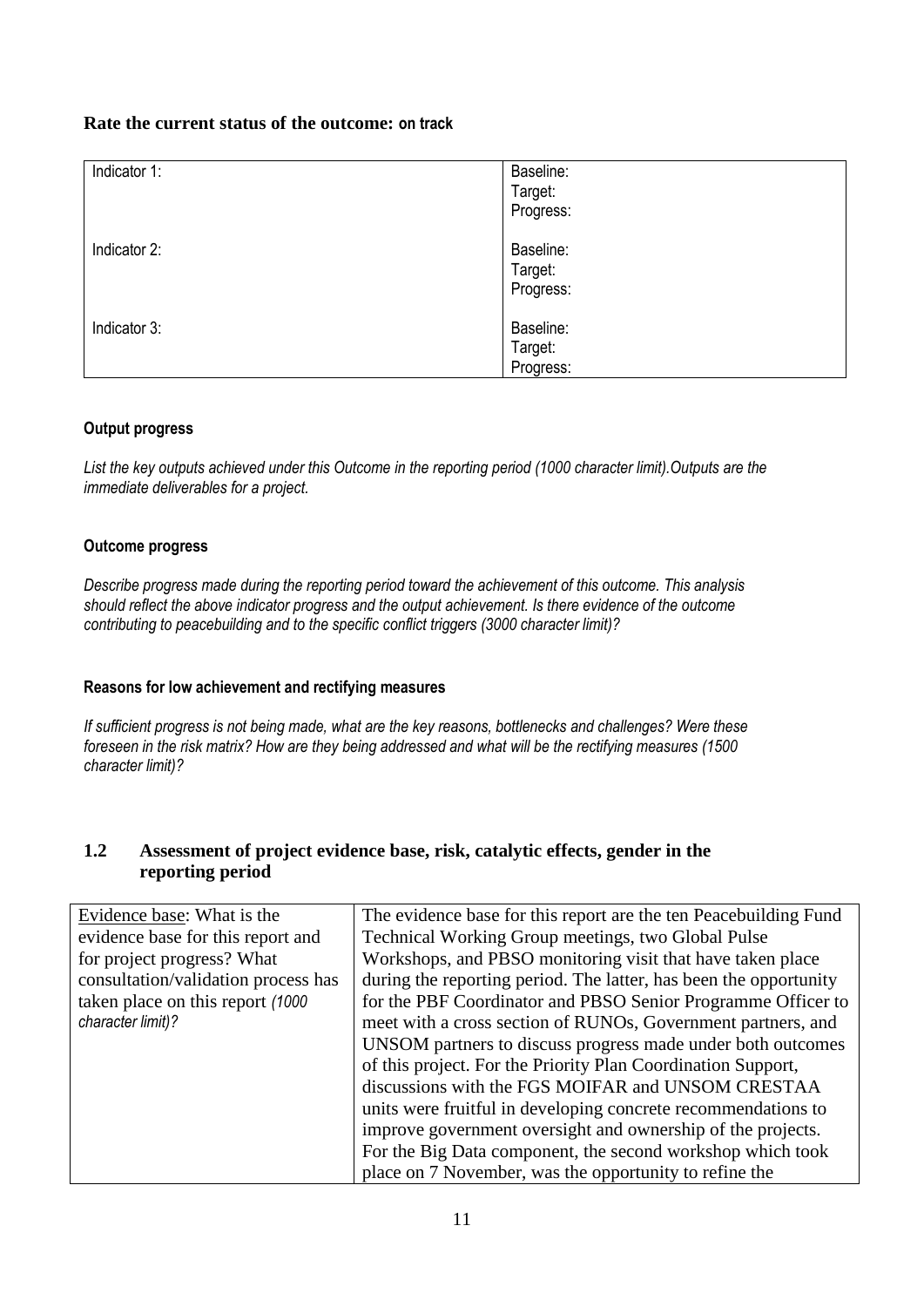|                                                                  | deliverables and receive feedback on how to make them more<br>useful for the UN's planning and programming efforts. |  |  |
|------------------------------------------------------------------|---------------------------------------------------------------------------------------------------------------------|--|--|
| Funding gaps: Did the project fill                               | This project enabled the Office of the DSRSG/RC/HC to hire the                                                      |  |  |
| critical funding gaps in                                         | Peacebuilding Fund Coordinator. Without this capacity, the                                                          |  |  |
| peacebuilding in the country?                                    | projectization and implementation of the Peacebuilding Priority                                                     |  |  |
|                                                                  |                                                                                                                     |  |  |
| Briefly describe. (1500 character limit)                         | Plan would have not been possible within the 2016-2019                                                              |  |  |
|                                                                  | timeframe. The project has also funded the development of                                                           |  |  |
|                                                                  | innovative analysis capacity to analyse Big Data in Somalia -                                                       |  |  |
|                                                                  | providing new tools to analyse public opinions and for the UN to                                                    |  |  |
|                                                                  | better tailor its policy and programming efforts to respond to the                                                  |  |  |
|                                                                  | needs of Somali people.                                                                                             |  |  |
| Catalytic effects: Did the project                               | The project, in collaboration with UNSOM CRESTAA unit, has                                                          |  |  |
| achieve any catalytic effects, either                            | improved the FGS and FMS Ministries of Interior (in Jubbaland                                                       |  |  |
| through attracting additional<br>funding commitments or creating | and South West State) capacity to coordinate stabilization and                                                      |  |  |
| immediate conditions to unblock/                                 | local governance programmes. The                                                                                    |  |  |
| accelerate peace relevant                                        |                                                                                                                     |  |  |
| processes? Briefly describe. (1500)                              |                                                                                                                     |  |  |
| character limit)                                                 |                                                                                                                     |  |  |
| Risk taking/innovation: Did the                                  | The PBF Secretariat component has reallocated some of its                                                           |  |  |
| project support any innovative or                                | operational budget to support the collection of two rounds of data                                                  |  |  |
| risky activities to achieve                                      | for the Fragility Index and Maturity Model (FIMM) in 16                                                             |  |  |
| peacebuilding results? What were                                 | districts (four in each State) of Jubbaland, South West,                                                            |  |  |
| they and what was the result? (1500                              | HirShabelle and Galmudug. These district profiles will be                                                           |  |  |
| character limit)                                                 | collected on a quarterly basis. They provide a common analytical                                                    |  |  |
|                                                                  | basis to improve planning and programming of stabilization and                                                      |  |  |
|                                                                  | local governance programmes in Somalia. The Global Pulse                                                            |  |  |
|                                                                  | component is providing a new tool for analysing public                                                              |  |  |
|                                                                  | perceptions in Somalia. Both components are responding to a                                                         |  |  |
|                                                                  | critical data gap due to the limited access international                                                           |  |  |
|                                                                  | peacebuilding actors have to the population in Somalia.                                                             |  |  |
| Gender: How have gender                                          | The PBF secretariat is supporting RUNOs monitoring (through                                                         |  |  |
| considerations been mainstreamed                                 | the FIMM) and advocacy efforts (through the participation in                                                        |  |  |
| in the project to the extent                                     | FGS and FMS coordination forums) to increase the quota of                                                           |  |  |
| possible? Is the original gender                                 | women in district and FMS governments. The PBF secretariat,                                                         |  |  |
| marker for the project still the right                           | through the MPTF quarterly reports, is also tracking the RUNOs                                                      |  |  |
| one? Briefly justify. (1500 character                            | contribution to gender equality. The Global Pulse component is                                                      |  |  |
| limit)                                                           | disaggregating the data by gender where possible.                                                                   |  |  |
| Other issues: Are there any other                                | The post of the Peacebuilding Fund Coordinator will be changed                                                      |  |  |
| issues concerning project                                        | to a P4 level and transferred to Mogadishu to improve the                                                           |  |  |
| implementation that should be                                    | coordination with and ownership of the Federal and Member                                                           |  |  |
| shared with PBSO? This can                                       | State governments.                                                                                                  |  |  |
| include any cross-cutting issues or                              |                                                                                                                     |  |  |
| other issues which have not been                                 |                                                                                                                     |  |  |
| included in the report so far. (1500                             |                                                                                                                     |  |  |
| character limit)                                                 |                                                                                                                     |  |  |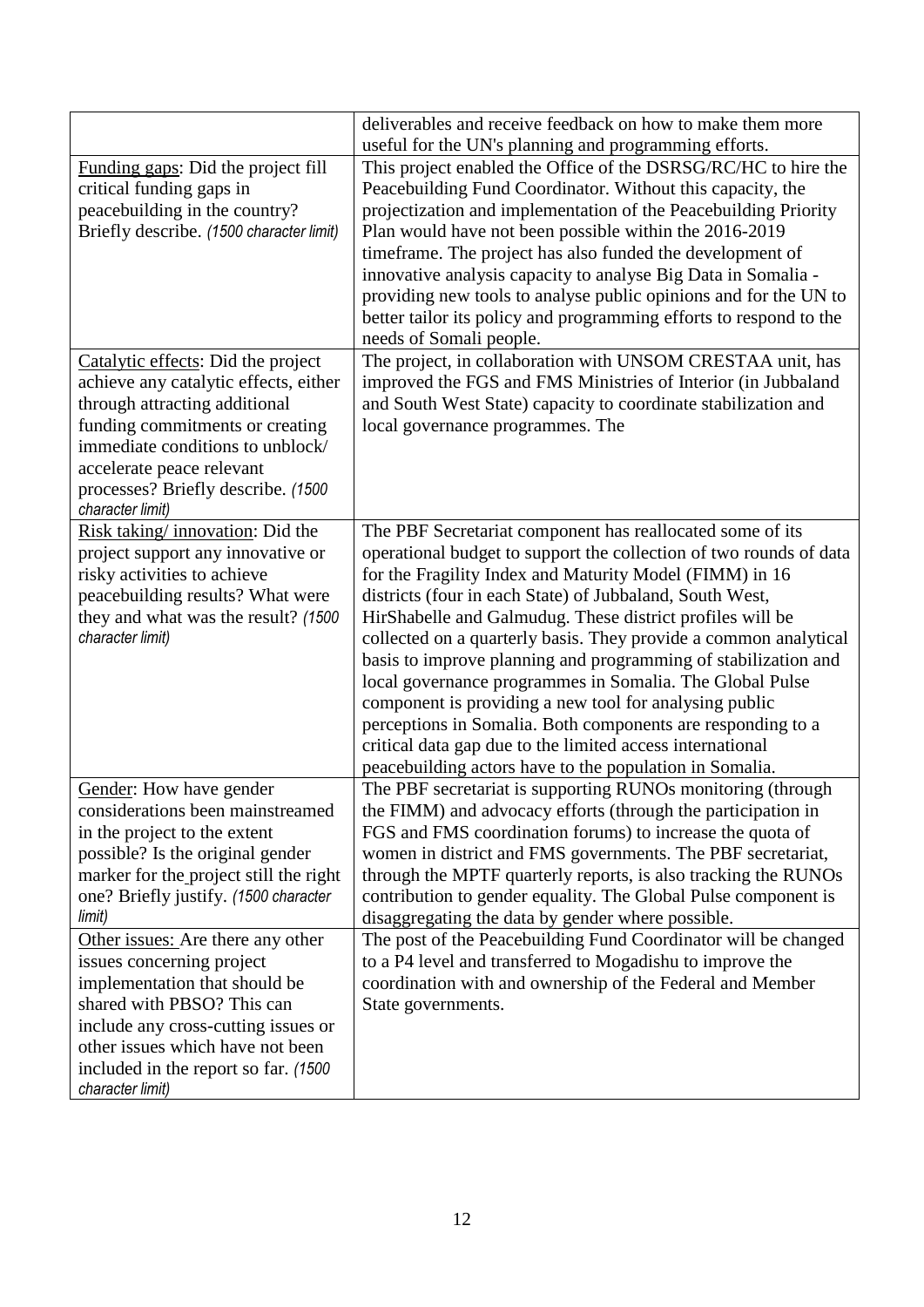# **PART 2: LESSONS LEARNED AND SUCCESS STORY**

# **2.1 Lessons learned**

*Provide at least three key lessons learned from the implementation of the project. These can include lessons on the themes supported by the project or the project processes and management.*

| Lesson 1 (1000<br>character limit) | The coordination and oversight role that the Federal and Member State<br>government's are to play in the implementation of the Priority Plan<br>projects is taking longer than anticipated to set up. The legal<br>frameworks and coordination structures at FMS level only were<br>established at the end of Q2 and became operational in Q3. The<br>government's strategic framework (Stabilization Strategy) under which<br>the projects fall is still in the making. Once in place, it will be easier<br>for the PBF Secretariat to support the FGS and FMS to coordinate the<br>implementation of the programmes. The programmes are prompting<br>and enabling the FGS and FMS to want to play a greater oversight role<br>and fulfill their functions which is encouraging. Nonetheless the<br>process of establishing the governance structures is a political one, and<br>to ensure government ownership, requires time. |
|------------------------------------|----------------------------------------------------------------------------------------------------------------------------------------------------------------------------------------------------------------------------------------------------------------------------------------------------------------------------------------------------------------------------------------------------------------------------------------------------------------------------------------------------------------------------------------------------------------------------------------------------------------------------------------------------------------------------------------------------------------------------------------------------------------------------------------------------------------------------------------------------------------------------------------------------------------------------------|
| Lesson 2 (1000                     | The envisaged sequencing and geographical scope of the two                                                                                                                                                                                                                                                                                                                                                                                                                                                                                                                                                                                                                                                                                                                                                                                                                                                                       |
| character limit)                   | programmes is challenging. The process of extending State authority                                                                                                                                                                                                                                                                                                                                                                                                                                                                                                                                                                                                                                                                                                                                                                                                                                                              |
|                                    | by increasing the presence, capacity, and legitimacy of FMS and                                                                                                                                                                                                                                                                                                                                                                                                                                                                                                                                                                                                                                                                                                                                                                                                                                                                  |
|                                    | district institutions in Somalia is challenging the UN system and                                                                                                                                                                                                                                                                                                                                                                                                                                                                                                                                                                                                                                                                                                                                                                                                                                                                |
|                                    | prompting the development of new analysis, coordination and                                                                                                                                                                                                                                                                                                                                                                                                                                                                                                                                                                                                                                                                                                                                                                                                                                                                      |
|                                    | planning capacities and structures that were not present at the projects'                                                                                                                                                                                                                                                                                                                                                                                                                                                                                                                                                                                                                                                                                                                                                                                                                                                        |
|                                    | onset. These are gradually being established and formalized. The PBF                                                                                                                                                                                                                                                                                                                                                                                                                                                                                                                                                                                                                                                                                                                                                                                                                                                             |
|                                    | Secretariat, while hosted by the RCO and under the leadership of the                                                                                                                                                                                                                                                                                                                                                                                                                                                                                                                                                                                                                                                                                                                                                                                                                                                             |
|                                    | DSRSG/RC/HC, is now working closer with the UNSOM CRESTAA                                                                                                                                                                                                                                                                                                                                                                                                                                                                                                                                                                                                                                                                                                                                                                                                                                                                        |
|                                    | unit which is injecting a civil affairs capacity into a Special Political                                                                                                                                                                                                                                                                                                                                                                                                                                                                                                                                                                                                                                                                                                                                                                                                                                                        |
|                                    | Mission - something that is new and does not exist in other countries.                                                                                                                                                                                                                                                                                                                                                                                                                                                                                                                                                                                                                                                                                                                                                                                                                                                           |
| Lesson 3 (1000                     | The radio equipment installed in Mogadishu is deteriorating at a high                                                                                                                                                                                                                                                                                                                                                                                                                                                                                                                                                                                                                                                                                                                                                                                                                                                            |
| character limit)                   | rate due to its proximity to the sea. Equipment may need to be                                                                                                                                                                                                                                                                                                                                                                                                                                                                                                                                                                                                                                                                                                                                                                                                                                                                   |
|                                    | replaced periodically to ensure the continious streaming of radio                                                                                                                                                                                                                                                                                                                                                                                                                                                                                                                                                                                                                                                                                                                                                                                                                                                                |
|                                    | stations.                                                                                                                                                                                                                                                                                                                                                                                                                                                                                                                                                                                                                                                                                                                                                                                                                                                                                                                        |
| Lesson 4 (1000                     | A difference on the topics of discussion has been observed between                                                                                                                                                                                                                                                                                                                                                                                                                                                                                                                                                                                                                                                                                                                                                                                                                                                               |
| character limit)                   | Facebook and Radio. For example, FB is the prefered platform by                                                                                                                                                                                                                                                                                                                                                                                                                                                                                                                                                                                                                                                                                                                                                                                                                                                                  |
|                                    | users to give honest opinions about the performance of the                                                                                                                                                                                                                                                                                                                                                                                                                                                                                                                                                                                                                                                                                                                                                                                                                                                                       |
|                                    | Government of Somalia, while less conversations are targeted on the                                                                                                                                                                                                                                                                                                                                                                                                                                                                                                                                                                                                                                                                                                                                                                                                                                                              |
|                                    | Radio. An opposite example is with the topic AS, for which a small                                                                                                                                                                                                                                                                                                                                                                                                                                                                                                                                                                                                                                                                                                                                                                                                                                                               |
|                                    | volume of conversations is targeted on FB, in comparison with the                                                                                                                                                                                                                                                                                                                                                                                                                                                                                                                                                                                                                                                                                                                                                                                                                                                                |
|                                    | volume of conversations on the Radio.                                                                                                                                                                                                                                                                                                                                                                                                                                                                                                                                                                                                                                                                                                                                                                                                                                                                                            |
| Lesson 5 (1000                     |                                                                                                                                                                                                                                                                                                                                                                                                                                                                                                                                                                                                                                                                                                                                                                                                                                                                                                                                  |
| character limit)                   |                                                                                                                                                                                                                                                                                                                                                                                                                                                                                                                                                                                                                                                                                                                                                                                                                                                                                                                                  |

# **2.2 Success story (OPTIONAL)**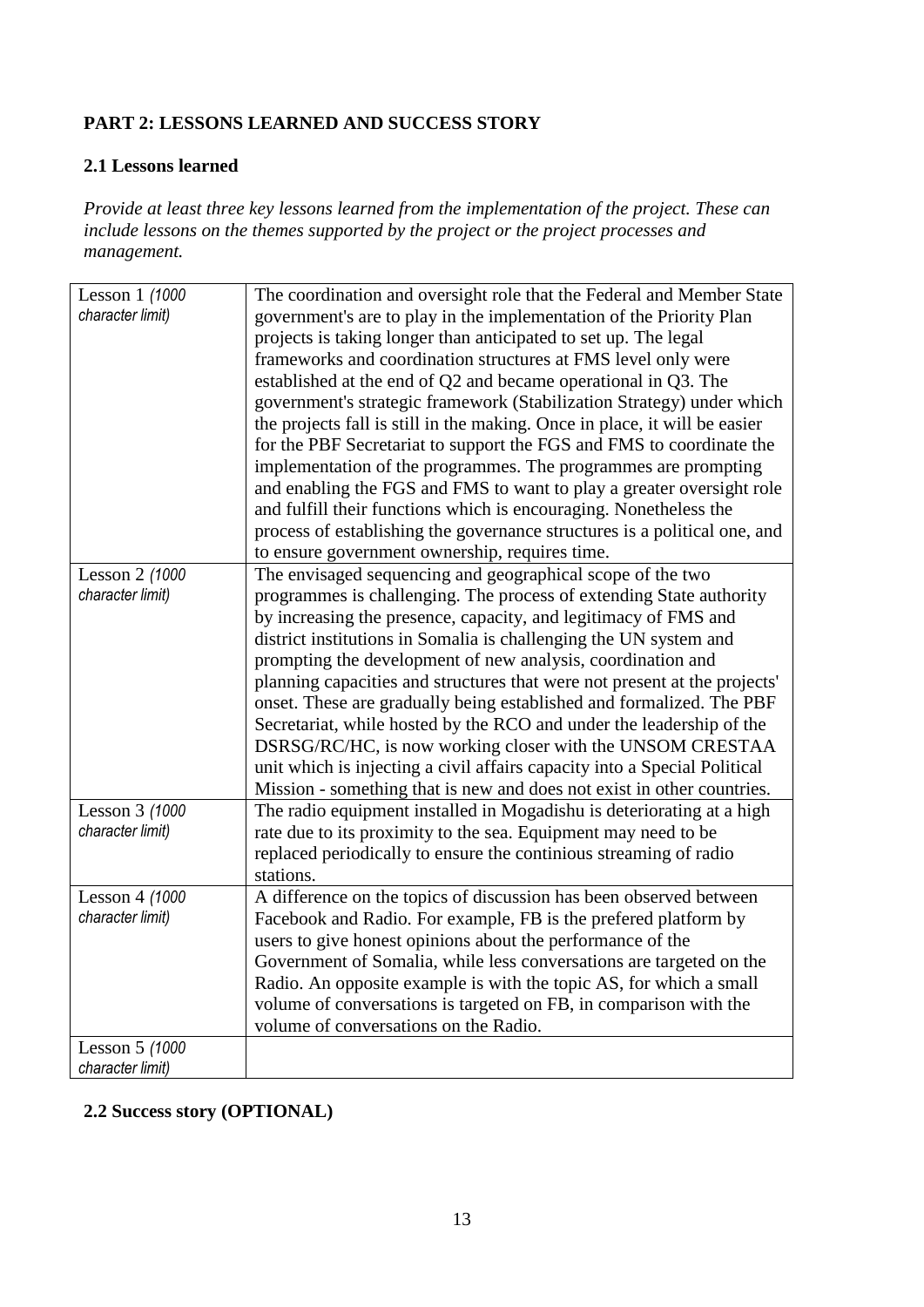*Provide one success story from the project implementation which can be shared on the PBSO website and Newsletter as well as the Annual Report on Fund performance. Please include key facts and figures and any citations (3000 character limit).*

## **PART 3** *–* **FINANCIAL PROGRESS AND MANAGEMENT ARRANGEMENTS**

## **3.1 Comments on the overall state of financial expenditure**

*Please rate whether project financial expenditures are on track, slightly delayed, or off track: on track*

If expenditure is delayed or off track, please provide a brief explanation (500 characters maximum):

The project has requested a No Cost Extension deferring the project end date from November 30th 2017 to June 30th 2018. This is due to a slow start of the Global Pulse component which experienced technical setbacks and difficulties in the recruiment and onboarding of their staff. This was primarily linked to the operational constraints in Mogadishu and the fact that the project management is located in Kampala. More frequent visits by Global Pulse colleagues to Nairobi have mitigated this issue.

Please provide an overview of expensed project budget by outcome and output as per the table below.<sup>5</sup>

| Outcome 1: |             |              |          |          |                |
|------------|-------------|--------------|----------|----------|----------------|
| Output     | Output name |              | Approved | Expensed | Any remarks on |
| number     |             | <b>RUNOs</b> | budget   | budget   | expenditure    |
| Output 1.1 |             |              |          |          |                |
| Output 1.2 |             |              |          |          |                |
| Output 1.3 |             |              |          |          |                |
| Outcome 2: |             |              |          |          |                |
| Output 2.1 |             |              |          |          |                |
| Output 2.2 |             |              |          |          |                |
| Output 2.3 |             |              |          |          |                |
| Outcome 3: |             |              |          |          |                |
| Output 3.1 |             |              |          |          |                |
| Output 3.2 |             |              |          |          |                |
| Output 3.3 |             |              |          |          |                |
| Etc        |             |              |          |          |                |

## **3.2 Comments on management and implementation arrangements**

<u>.</u>

*Please comment on the management and implementation arrangements for the project, such as: the effectiveness of the implementation partnerships, coordination/coherence with other projects, any South-South cooperation, the modalities of support, any capacity building aspect, the use of partner country systems if any,* 

 $<sup>5</sup>$  Please note that financial information is preliminary pending submission of annual financial report to the</sup> Administrative Agent.